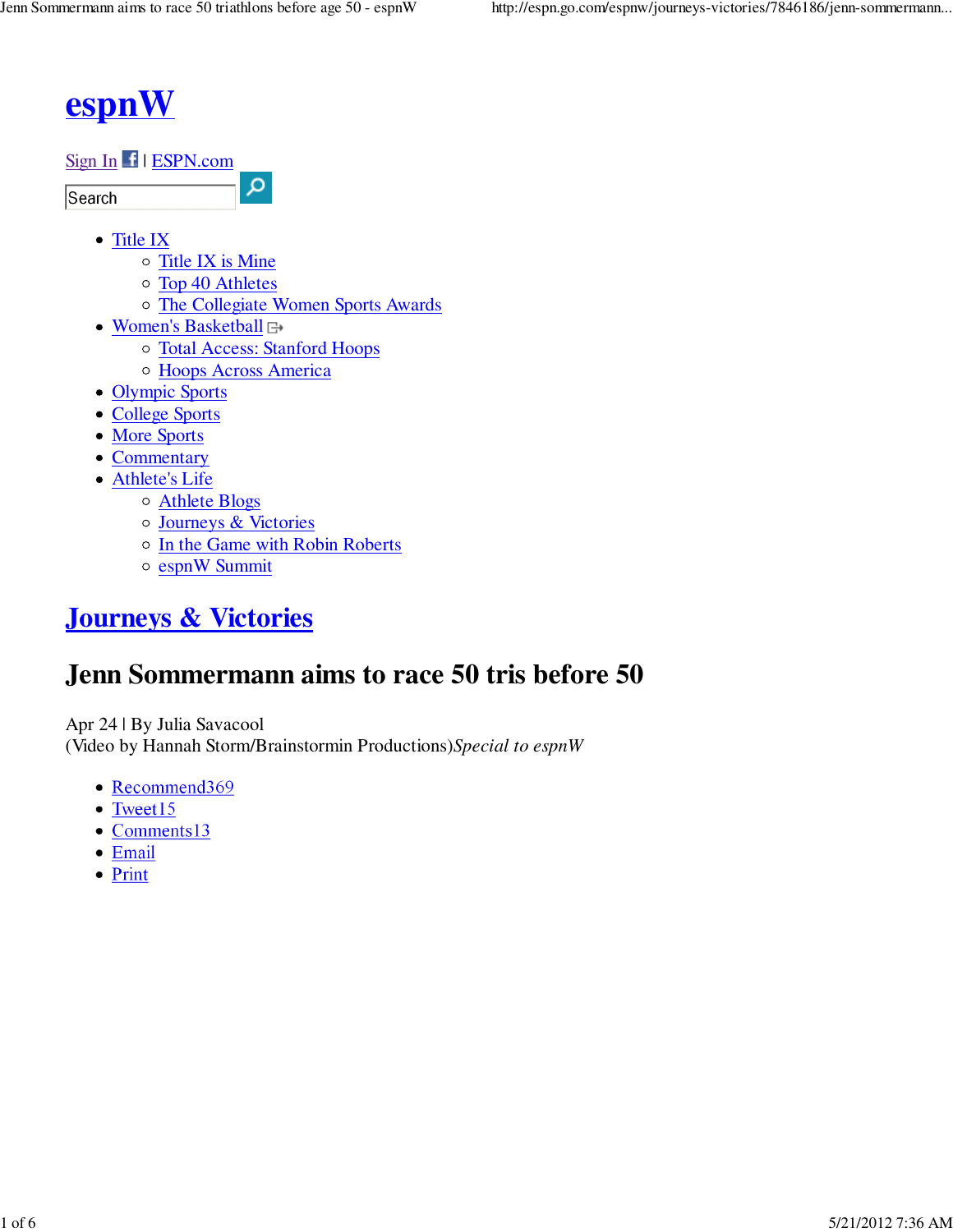**Journeys & Victories: 'Tri' in 50 States**

• Recommend369

Jenn Swerthe Emann is attempting to do 50 triathlons in 50 states before she turns 50 (Hannah

Storm/Bramstorhan Productions). Tags: espnW, Journeys and Victories, Jenn Sommermann, Triathlon • Email

It's a **good** thing Jenn Sommermann discovered triathlons when she did. "I was turning 40 years old, and my friend and I were looking for a way to commemorate the occasion," Sommermann said. "We decided to train for a triathlon."

Because Sommermann was on the East Coast and her friend was on the West, the two trained together virtually, exchanging workout notes and messages of encouragement. Several months later, they competed in the Danskin Women's Tri in Seattle.

"That was it, I was in love with triathlons," Sommermann said. Little did she know, two years later the fitness she gained through the sport would help her win a battle against ovarian cancer.

It was December 2006 when Sommermann received her diagnosis. She'd been feeling out of sorts for months, but had been reluctant to see her doctor.

The symptoms for ovarian cancer are subtle: Bloating, weight gain, fatigue and indigestion are all indicators for the disease, but they are also common symptoms for many women during their monthly cycle. The main difference with ovarian cancer, explained Sommermann, is the symptoms don't go away.



*Courtesy of Jenn Sommermann*Jenn Sommermann has 12 races planned this season. No. 33 on her state-by-state list took place Saturday.

It was by chance she discovered the cancer -- she was pressing on her stomach one night and came across a hard lump.

"I called my husband over, and he felt it, too," she said. "I knew this wasn't good."

She went to see her physician immediately, and an ultrasound revealed a tumor about the size of an eggplant.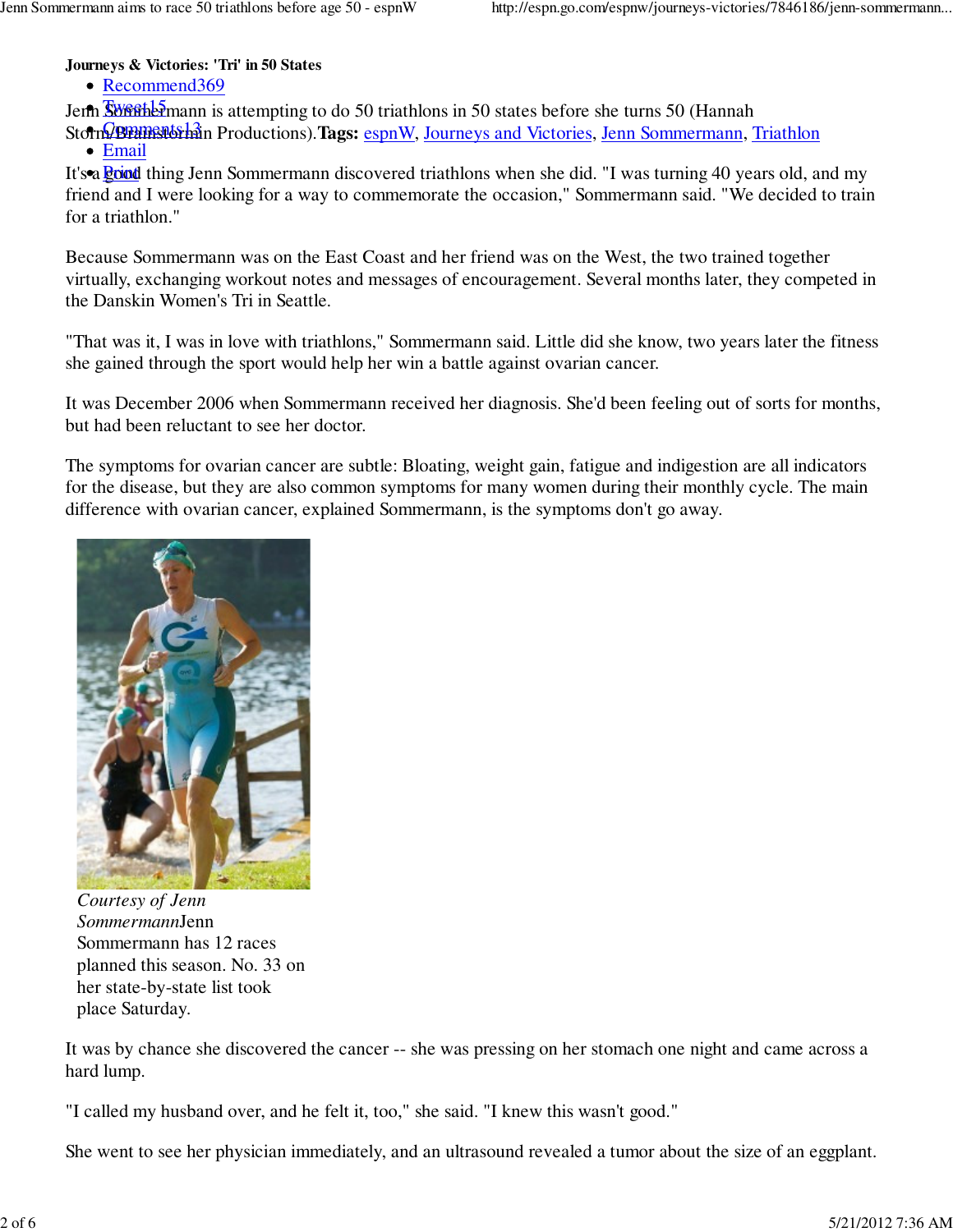"I had Stage 3 ovarian cancer," said Sommermann. "I was in shock. The disease is 94 percent curable if you catch Reconsmaged 2.68 ut after that, the numbers are not in your favor."

#### Defying the odds • Tweet15 Email • Print

Sommermann had surgery followed by six months of brutal chemo, which she finished in the summer of 2007. She was determined to stay positive during her ordeal, but chemo eventually took its toll.

"I never considered that I would die from cancer," she said. "That's just not who I am. But I was incredibly sick from the type of chemo I had. There were days when I felt really down, really low. I was just lying on the sofa waiting for it to pass."

Looking for something to give her spirit a lift, she flipped through Triathlete magazine one day while lying in a hospital bed waiting for her chemo treatment. That's when she saw an advertisement for a women's triathlon series that benefited the Ovarian Cancer Research Fund.

"I didn't even know the Fund existed," admitted Sommermann. "Ovarian cancer is such a quiet disease, no one really talks about it."

With that ad, the seed was planted. Sommermann decided she would race all three triathlons in the series to raise money for the organization through its charity group Team Hope.

By the time she'd completed her mission, she'd amassed more than anyone else in her group, a fact which caught the eye of the organizers, who asked her if she'd consider doing more races to keep the funds coming in.

"And that was basically what got me going on this campaign to reach \$100,000 in donations," Sommermann said. "I started thinking that with the right planning, I could do 50 races in 50 states by the time I turned 50."

Her goal was set.

## **Redefining health**

Figuring out the logistics of doing so many races in a four-year period has been the biggest challenge. Sommermann tries to alternate race locations between East and West Coasts, so she doesn't have to spend too much time traveling. At home in New York, she works multiple jobs -- as a teacher at the Swedish Institute of Massage, a personal organizer and financial planner -- all squeezed into hours between training and traveling to compete.

The Olympic tri is her distance of choice: A 1.5-km swim, 40-km bike and 10-km run allow her to test her body's limits, but are short enough she can recover quickly to compete in the next race. The training is intense, but Sommermann has no complaints.

"My personality is well-suited to triathlons," she said. "You are always trying something new, mixing it up in the workouts. The multitasking involved in this sport appeals to my Type-A tendencies!"

Equally important, Sommermann pointed out, while her marathoning friends in their 40s and 50s are seeing their bodies break down due to years of repetitive motion, the mix of swimming, biking and running ensures triathletes maintain a broader fitness base, lowering the risk of injury.

At age 48, Sommermann shows no signs of slowing down. A case of plantar faciitis last winter meant she had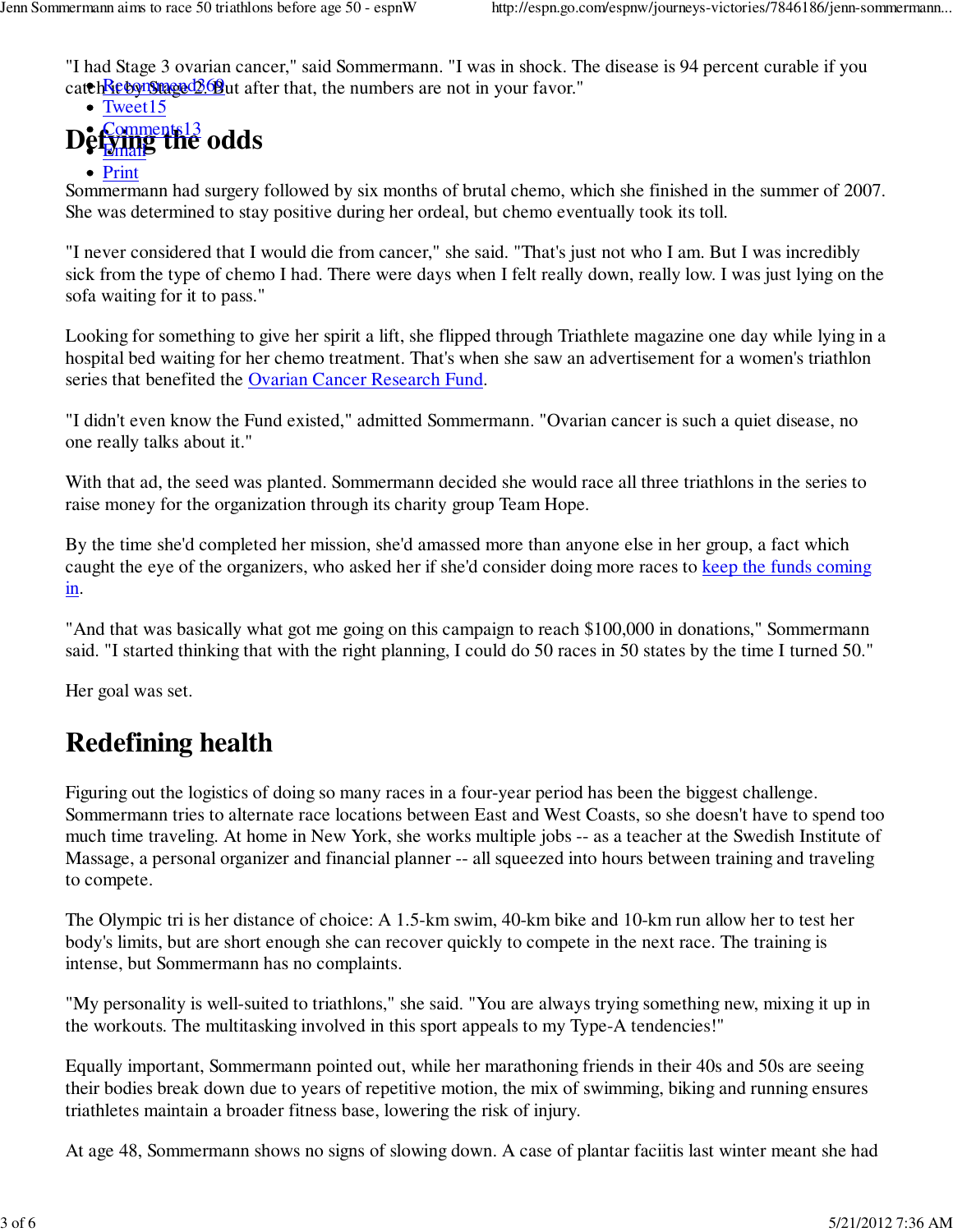to spend more time in the pool and fewer miles on the road, but the way she sees it, it'll just make her stronger in the swim regnd369 this season.

• Tweet15

"I ne Canswant growing up," said Sommermann, who admitted she was more likely to be found in a school pla**y <u>than i</u>**on the soccer field in high school. "I was an artsy kid. I didn't play any sports. I didn't even know I had t<mark>haint</mark>ompetitiveness in me."

Fueled by her desire to spread the word about ovarian cancer, Sommermann, who will celebrate five years of being cancer-free this summer, is letting her competitive streak run rampant. She has 12 races planned this season. No. 33 on her state-by-state list took place Saturday when she finished first in her age group in New Mexico's Coyote Carrera Triathlon. That leaves just a handful of races for 2013, the year Sommermann turns 50 and has pledged to complete her campaign.

Her final race destination is already set: "Hawaii," she said. "My husband has promised to train for the last race with me. After that, we're going on vacation!"

- Recommend369
- Tweet15
- Comments13
- Email
- Print

### **Comments**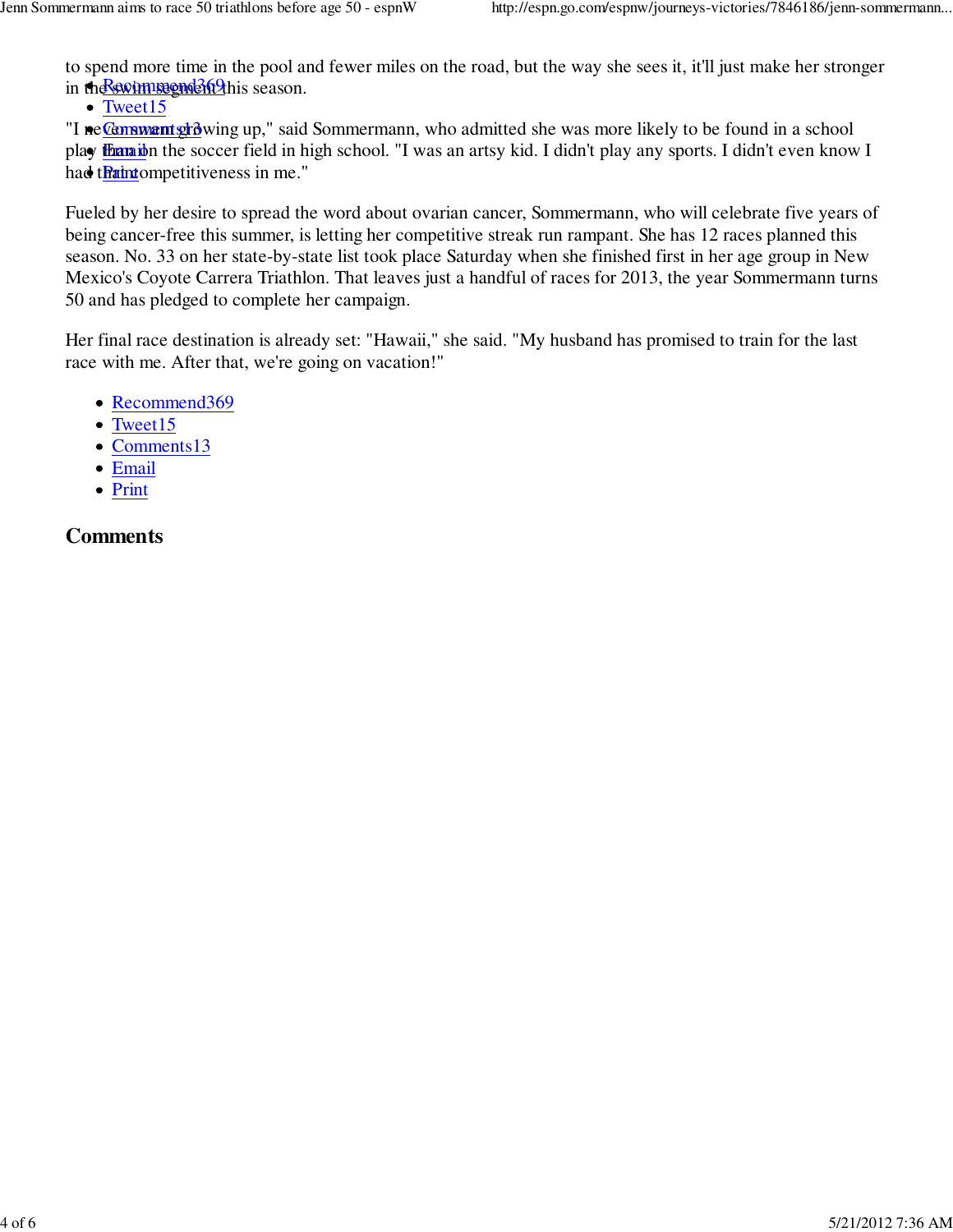| Add a comment                                                                                                                                                                                                                                                                                 |                                                          |
|-----------------------------------------------------------------------------------------------------------------------------------------------------------------------------------------------------------------------------------------------------------------------------------------------|----------------------------------------------------------|
| $\triangledown$ Post to Facebook                                                                                                                                                                                                                                                              | Comment<br>Posting as Sharon Rude (Change)               |
| <b>Andrew Harris Tampa, Florida</b><br>Great work Jenn.<br>Reply :<br>3 Like Follow Post April 24 at 8:44pm                                                                                                                                                                                   |                                                          |
| Alys Marina Erickson · Northeastern University<br>Great job. Your a rock star. I also had stage III and have been in remission since October of 2011. I<br>may try a triathalon too. Did a marathon in 2010 and that was my first and last.<br>2 Like Follow Post April 25 at 2:44pm<br>Reply |                                                          |
| Gabrielle Revere · Owner at Gabrielle Revere Photographer<br>Beautiful and Inspiring beyond words!<br>2 Like Follow Post April 25 at 8:24am<br>Reply                                                                                                                                          |                                                          |
| Katie Miller Richman ·<br>She's my new hero. 50 tri's before her 50th birthday?<br>2 Like Follow Post April 24 at 10:05am<br>Reply :                                                                                                                                                          | Subscribe Director of Social Media Strategy at ESPN Inc. |
| Janet Egan Garvin · Works at Hearst Corporation<br>Way to go Jenn! I'm so very proud of you and the work you're doing<br>Reply :<br>1 Like Follow Post April 25 at 5:54am                                                                                                                     |                                                          |
|                                                                                                                                                                                                                                                                                               |                                                          |

### **More Journeys & Victories**



**A second wind**

May 17 | By Cristina Goyanes



Journeys & Victories